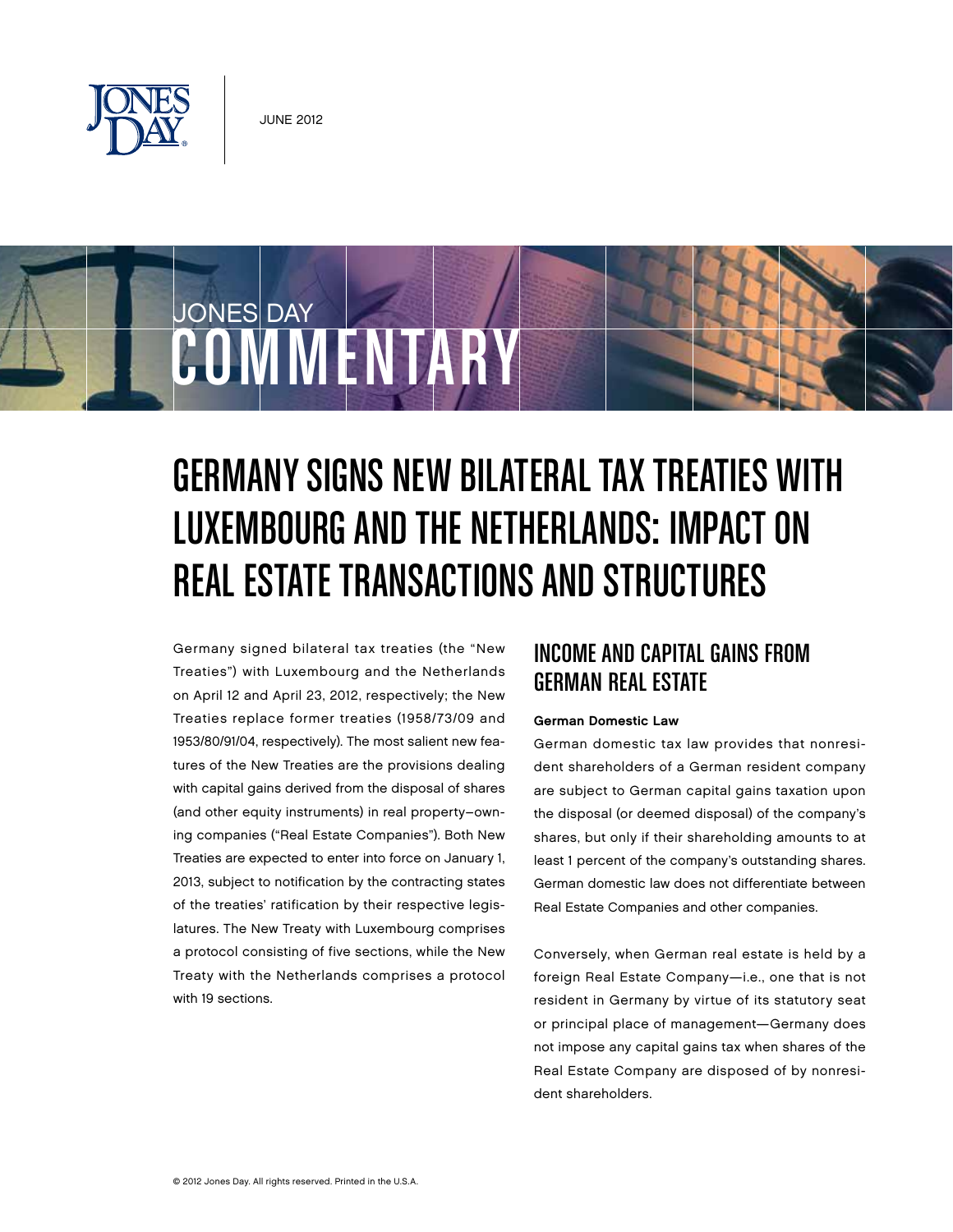#### Existing (Old) Bilateral Treaties

Under the existing treaties with Luxembourg and the Netherlands, Germany's right to tax capital gains derived from the disposal of shares in German corporate entities (including Real Estate Companies) is restricted irrespective of the holding percentage: only the jurisdiction where the disposing interest holder is resident for tax purposes—say, Luxembourg or the Netherlands—may tax a capital gain from the alienation of shares in a German company. Hence, under current law, capital gains derived by shareholders resident in Luxembourg or the Netherlands cannot be taxed in Germany. In most instances, such capital gains will also remain tax-exempt in the Netherlands and Luxembourg by virtue of the participation exemption (Schachtelprivileg).

#### New Bilateral Treaties

Deviating from the current treaty provisions, the New Treaties stipulate that in certain instances where interest in Real Estate Companies is sold or otherwise disposed of, the resulting capital gain can be taxed in the country where the property is located.<sup>1</sup> (The New Treaties define the term "Real Estate Company.")

Since Germany does not impose tax on capital gains from the disposal of shares in nonresident foreign Real Estate Companies (or other corporate entities, for that matter) under its domestic tax law, the New Treaties will result in a charge for German capital gains tax only when the Real Estate Company is tax-resident in Germany by virtue of either its statutory seat or its principal place of management and control. Capital gains resulting from the disposal of shares in SPVs that are tax-resident abroad (e.g., in Luxembourg or the Netherlands) still would not be subject to tax in Germany when the disposing shareholder is not resident in Germany.

#### Who Is Affected?

The amendments of the New Treaties will therefore be relevant only to those structures or transactions in which German real estate is held by a German Real Estate Company and the disposing shareholder is tax-resident in Luxembourg or the Netherlands. The New Treaties can also

affect structures that involve: (i) corporate entities established in different jurisdictions whose principal places of management are in Germany (e.g., through the appointment of asset managers, property managers, or other advisors with excessive functions), or (ii) entities that immigrated to Germany by creating German statutory seats:

- For a Luxembourg shareholder of a German Real Estate Company, the New Treaty provides that Germany has the right to tax a capital gain when more than 50 percent of the value of the corporate entity directly or indirectly consists of German real estate.
- For a Dutch shareholder, the capital gain would be taxable if more than 75 percent of the assets of the German Real Estate Company directly or indirectly consist of German real estate (excluding real estate assets used: (i) for the business operations of the company, or (ii) by the company's shareholders for their business purposes in Germany). However, capital gains will be taxed in Germany only when the disposing shareholder held more than 50 percent of the shares prior to the disposal. Capital gains resulting from a reorganization, merger, demerger, or similar transaction can be taxed only in the jurisdiction in which the shareholder is resident (say, the Netherlands).

#### What Are the Consequences?

If a capital gain is subject to taxation in Germany according to German domestic law and the New Treaties, it is, in principle, (partially) tax-exempt.

- German domestic tax law provides that 95 percent of the capital gain realized by a corporate shareholder from the disposal of shares in a corporate subsidiary is taxexempt (resulting in an effective tax charge of approximately 0.79 percent).
- If the shares are held by a private individual, 40 percent of the capital gain would be exempt, and the remaining part of the gain would be subject to tax at ordinary rates.

However, the (partial) tax exemption for capital gains will not apply if the foreign shareholder qualifies as a financial undertaking (Finanzunternehmen) that realizes the capital gain in a short-term proprietary trading transaction

<sup>1</sup> Similar provisions can be found in other recent double-taxation treaties signed by Germany, e.g., treaties with Cyprus and Spain (both of which entered into force on January 1, 2012).